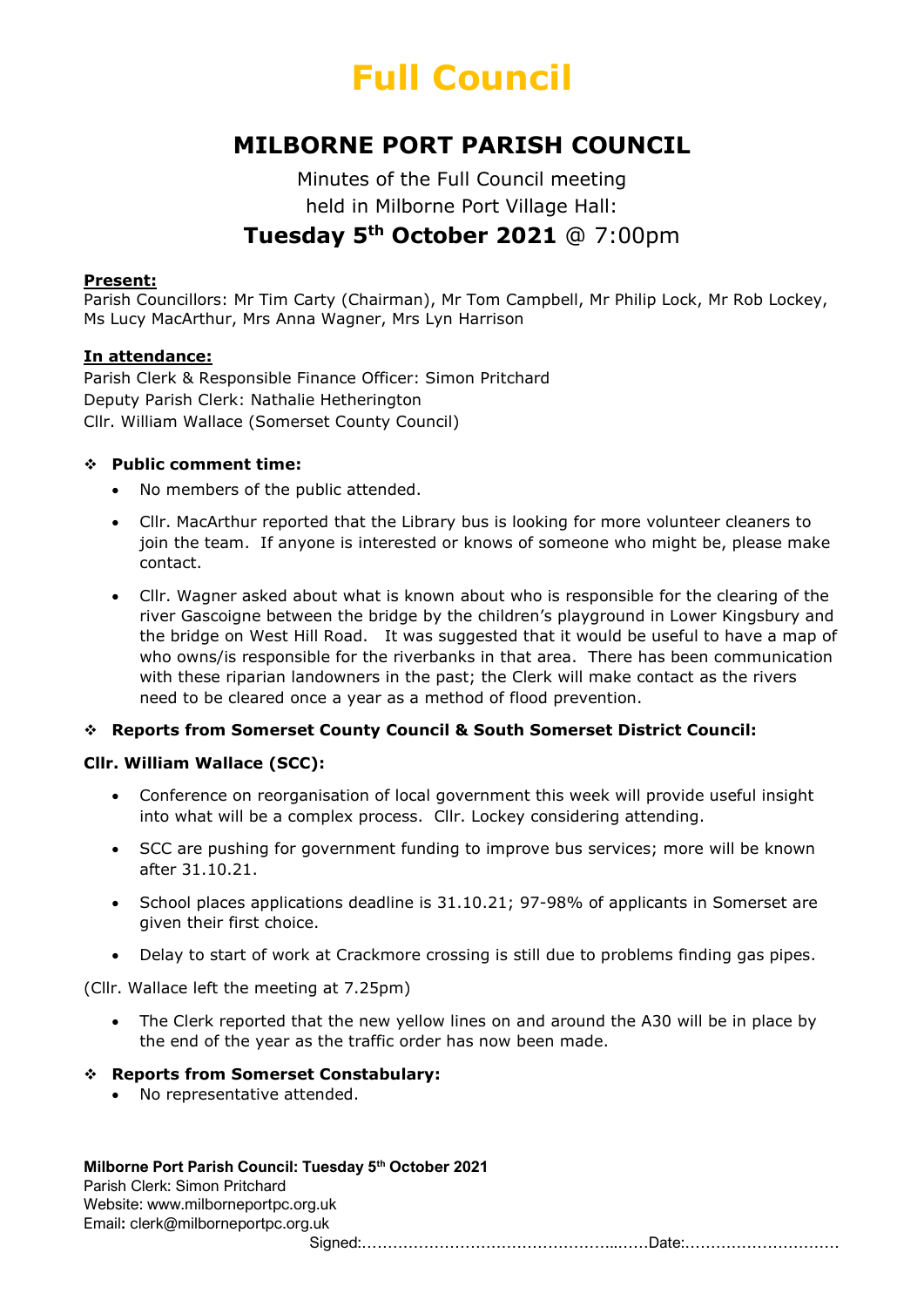Cllr. Campbell reported that he has had some complaints from residents of anti-social behaviour at the Co-op and surgery carparks. The Clerk reminded members that the PCSO is aware.

| Agenda<br>Number: | <b>Agenda Item:</b>                                                                                                                                                                                                                                                                                                                                                                                                                                                                                                                                                                                                                                                                                                                                                                                                      |
|-------------------|--------------------------------------------------------------------------------------------------------------------------------------------------------------------------------------------------------------------------------------------------------------------------------------------------------------------------------------------------------------------------------------------------------------------------------------------------------------------------------------------------------------------------------------------------------------------------------------------------------------------------------------------------------------------------------------------------------------------------------------------------------------------------------------------------------------------------|
| $\mathbf{1}$      | <b>Apologies for Absence:</b><br>Cllr. Barsby - work commitments<br>Sarah Dyke (SSDC) - car fuel supply<br>Cllr. Robert Tizzard - family commitments<br>Cllr. Ted Watts                                                                                                                                                                                                                                                                                                                                                                                                                                                                                                                                                                                                                                                  |
| $\mathbf{2}$      | <b>Declarations of Interest &amp; Applications for Dispensations to</b><br>Participate:<br>None.                                                                                                                                                                                                                                                                                                                                                                                                                                                                                                                                                                                                                                                                                                                         |
| 3                 | <b>Adoption of Full Council Minutes:</b><br>Tuesday 7th September 2021<br>The minutes of the Full Council meeting of $7th$ September 2021 had been circulated<br>to Members ahead of the meeting.<br>CIIr Lockey proposed that the minutes of $7th$ September were adopted,<br>seconded by Cllr. Campbell and resolved unanimously.                                                                                                                                                                                                                                                                                                                                                                                                                                                                                      |
| 4                 | <b>Parish Council Accounts:</b><br>A. Monthly Payments:<br>The Clerk had not had the time to complete this list ahead of the meeting. It will be<br>circulated as soon as complete, with any payments that cannot be made under<br>delated authority hanging over until next month.<br><b>B. Full Council Accounts &amp; Bank Reconciliation:</b><br>The Chairman commented on the lack of spending from the Community Grants<br>fund; the Clerk explained that there has been a lack of applications but will continue<br>to promote. The second tranche of precept funding will be with MPPC imminently. It<br>was confirmed that the Council is still to be invoice by SCC for the annual cost of the<br>library. The Chairman will spend some time with the Clerk in the next month looking<br>at this years budget. |
| 5                 | <b>Co-Option of New Council Members:</b><br>There were no applications to consider this month.                                                                                                                                                                                                                                                                                                                                                                                                                                                                                                                                                                                                                                                                                                                           |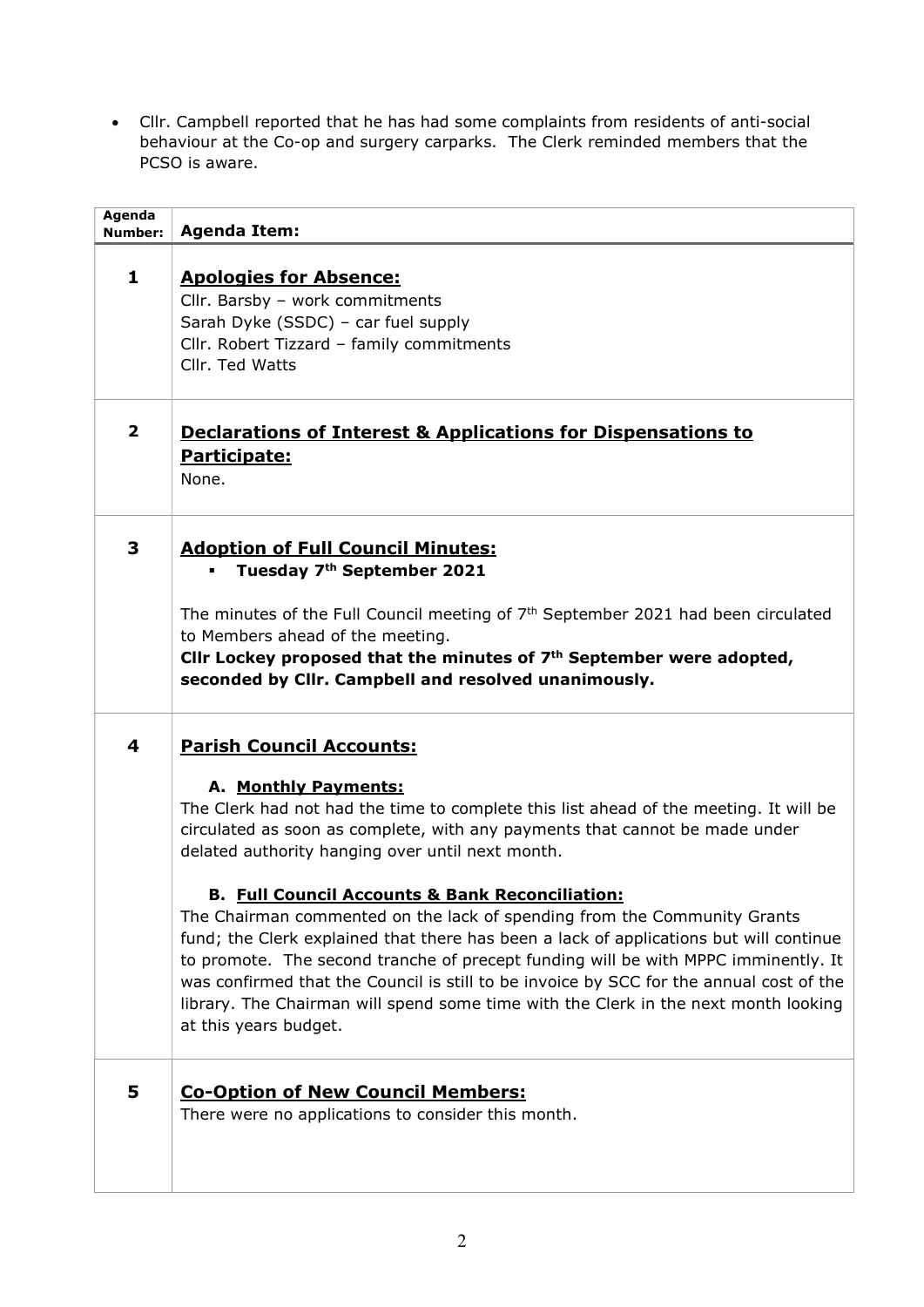# Full Council

The Chairman proposed that the council assign the new councillors – Anna Wagner and Lyn Harrison – to Committees. The Clerk expressed concern that this might not be lawful procedure as it was not on the agenda, and explained that as Proper Officer, it was part of his role to ensure we followed the correct procedure in all matters, including the correct prior written notice. The Chairman noted the concern but suggested the matter be voted upon nonetheless so as to introduce new councillors into Committee roles as swiftly as possible. This was agreed upon unanimously by councillors..

Cllr. Lockey proposed Cllr. Harrison joins the Management Committee; seconded by Cllr. Campbell; resolved unanimously.

Cllr. Campbell proposed Cllr. Wagner joins the Planning and Environment Committee; seconded by Cllr. Lockey and resolved unanimously.

It was decided not to assign either new councillor to the HR Committee at this stage.

6 Election of a Parish Council Vice-Chairman

Cllr. Campbell proposed that Cllr. Lockey be elected as the Parish Council Vice-Chairman for the rest of the municipal year; this was seconded by Cllr. MacArthur and resolved unanimously.

## 7 Verbal Reports

## a) Council Chairman's report:

 Following migration to One Somerset, neighbouring councils will be working together in ways not currently experienced, e.g. the deployment/employment of a Ranger might be shared with other parish councils. The Council ought to be prepared to take the initiative, to keep a working eye on the situation in order to play a leading role and to be influential in the future.

 The meeting held in September with John Hammond, the Interim Head of Service at SSDC Planning, highlighted the need for a Neighbourhood Plan which could provide a buffer between where planning is concerned as national guidelines would be referred to in the absence of a valid local Plan. The Planning and Environment Committee's members also agreed at its last meeting that members should push forward with the NP. The Chairman advises that the council proceed through its own officers rather than rely on volunteers, meeting the staffing and resourcing costs. Some of the existing material to date could be used but the main focus should be on planning/housing/parking/access/road widths so it might be better to start again; the more detail, the slower the process.

## Milborne Port Parish Council: Tuesday 5<sup>th</sup> October 2021

Parish Clerk: Simon Pritchard Website: www.milborneportpc.org.uk Email: clerk@milborneportpc.org.uk

Signed:…………………………………………..……Date:…………………………